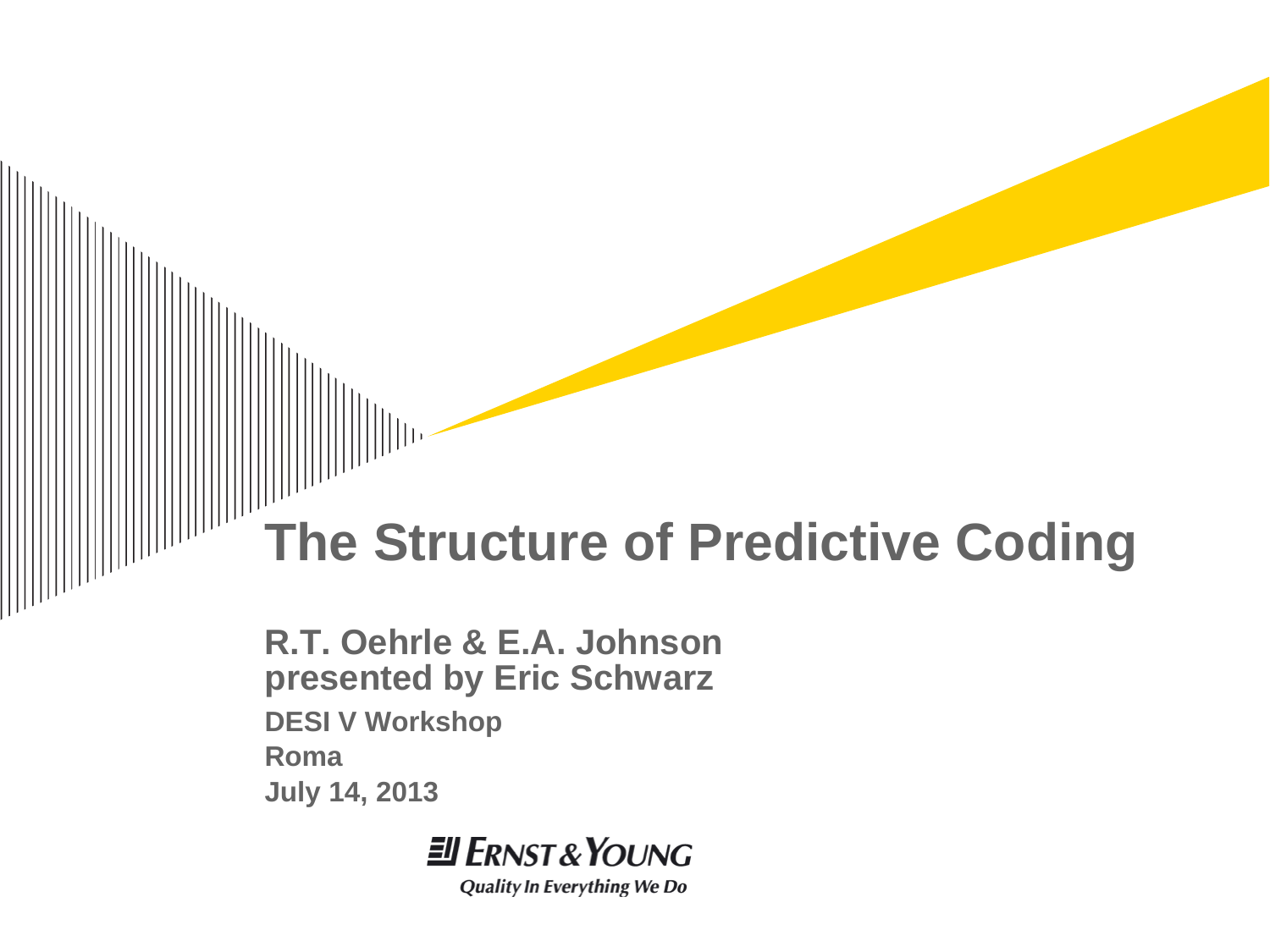# **Why predictive coding?**

- ► ESI volumes tending toward Big Data
- ► Empirical analysis of human review is not polishing its reputation
- ► Comparisons of human review and varieties of automated review has been favorable to the technology side
- ► Courts are looking to predictive coding as a solution to the problem of proportionality
- ► Core attribute of predictive coding:
	- mitigating the dependency of cost on volume
	- acceptable and improving quality

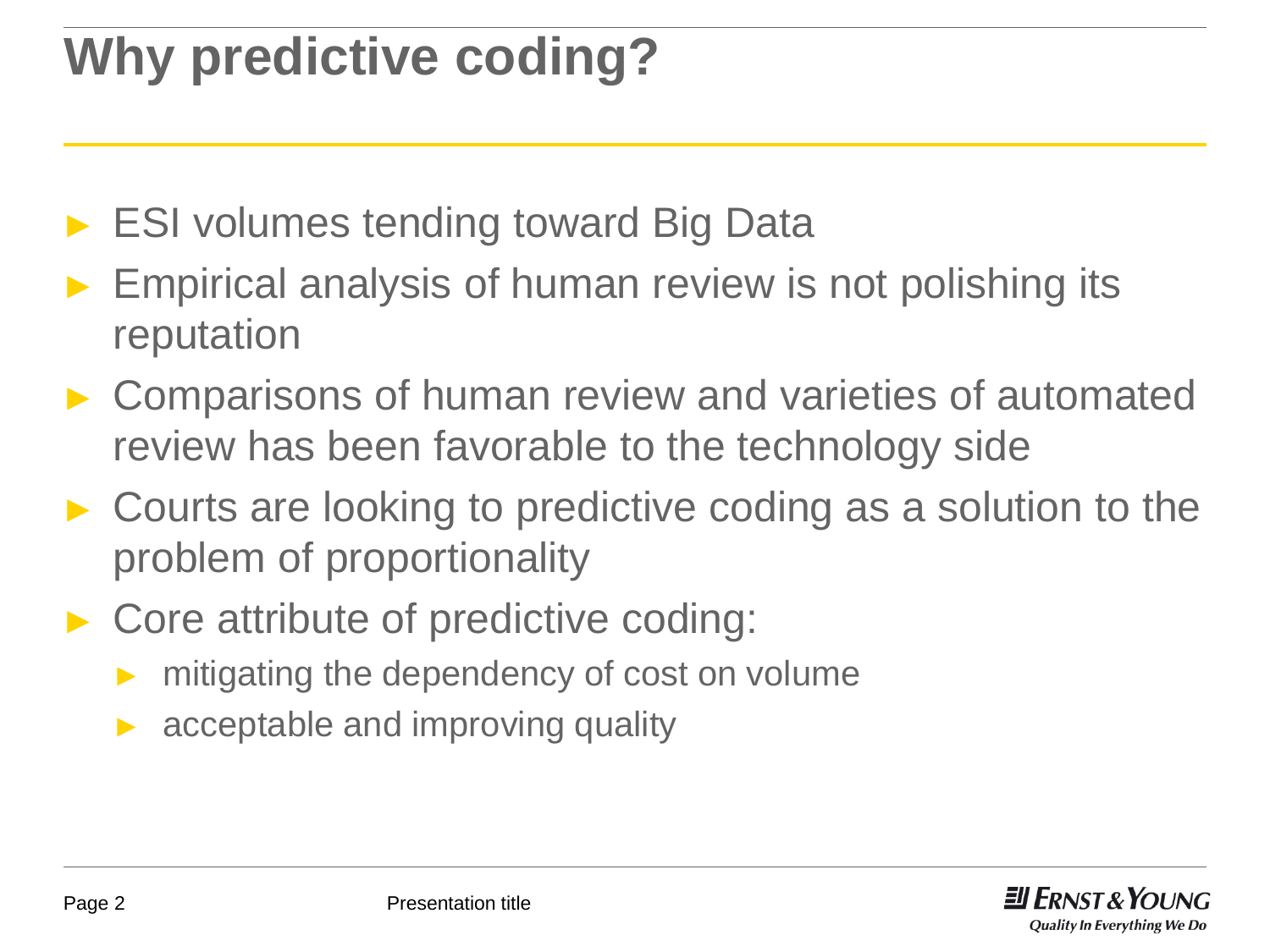## **But what is predictive coding (PC), exactly?**

#### ► PC is TAR, but TAR need not be PC

- ► Native review and native production are TAR, but not PC
- Deduping by MD5 hash is TAR, but not PC (no coding!)
- ► Linear Review is neither TAR nor PC, but non Linear Review includes a variety of distinct forms (see below)
- ► PC can't be characterized completely by its technological components, because the same technology can play different structural roles
- ► Coding (predictive or not) depends on the interplay between a document set and an RFP (subpoena, ...)
	- ► A single document set is likely to yield different productions in response to different RFP's. (That is, productions are not determined by the document set alone.)

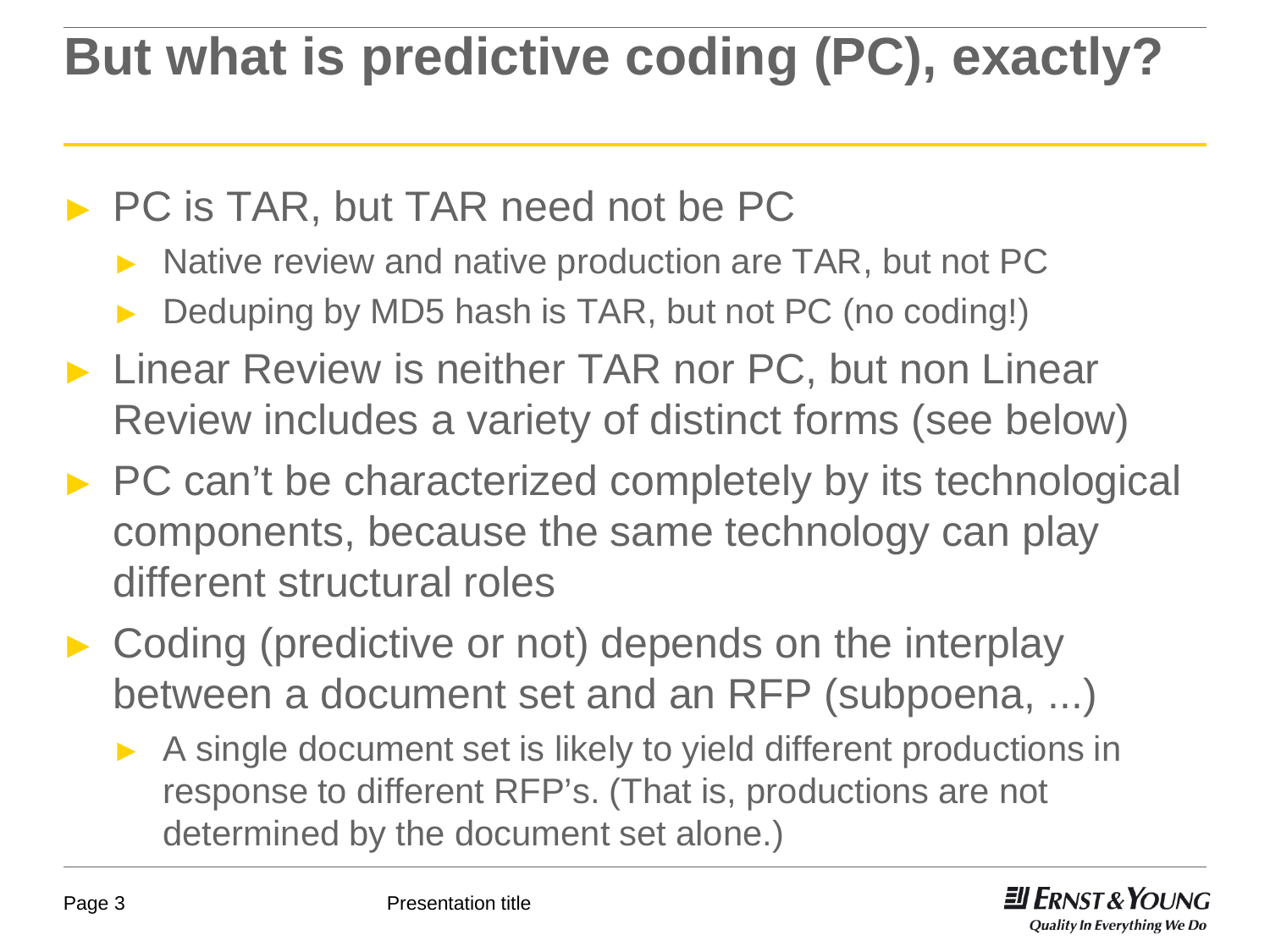### **The basic landscape**



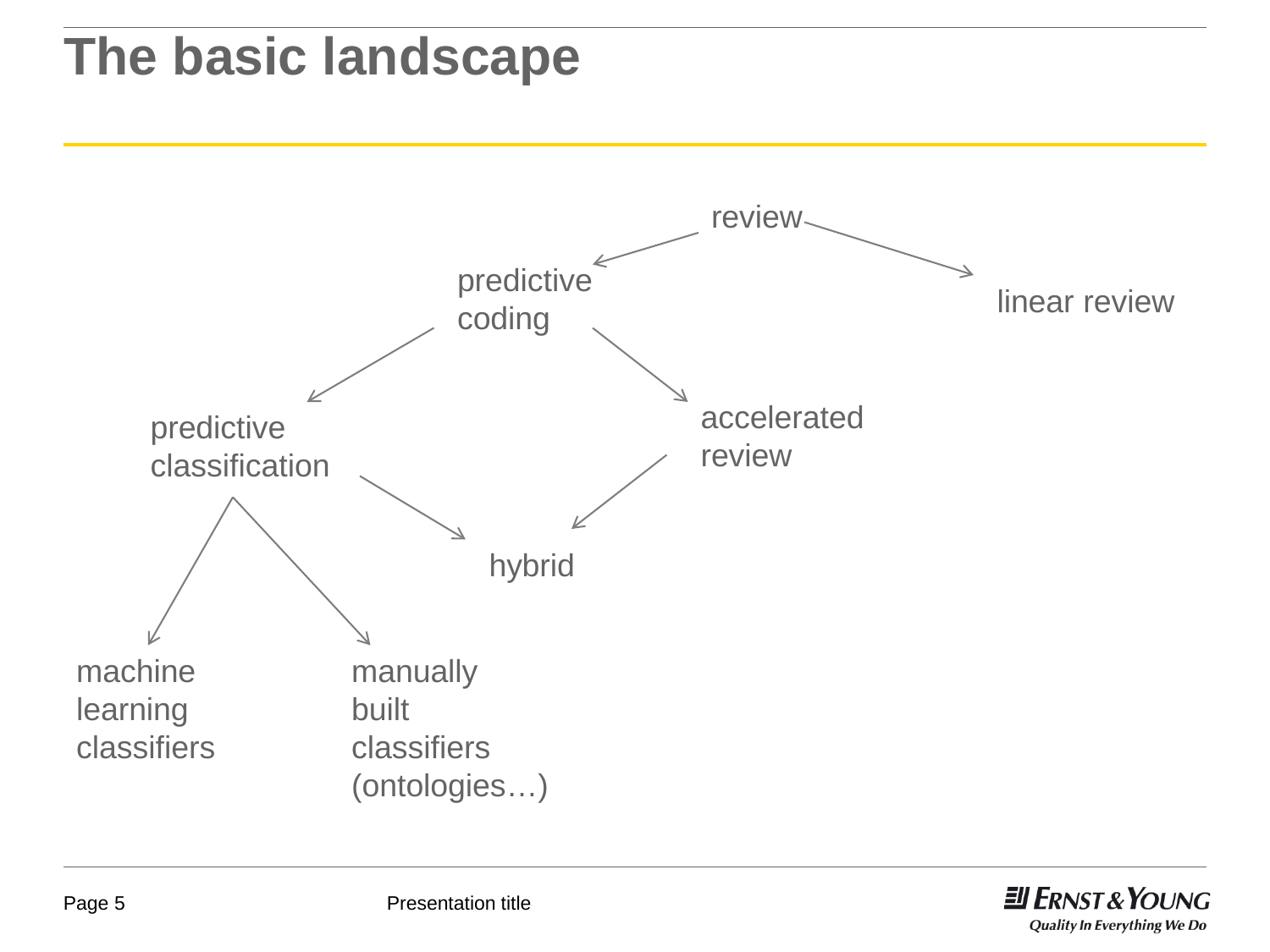#### Structural distinctions

#### ► Linear Review (LR) vs. PC

- In LR, every doc is touched and coded by human review
- ► In PC, not
- Accelerated Review (AR) vs. Predictive Classification
	- In AR (batch coding), every coding is based on human review, but not every doc is individually coded: sets of similar docs are coded.
	- ► Predictive Classification constructs a model of how each document is implicitly classified by the RFP
		- ► Model is based on a humanly coded sample
		- ► Projection across the document universe is tested and validated by sampling review
- ► Hybrid
	- ► Partial classification models (example: high precision nonresponsive classifier, mixed with accelerated review of responsive)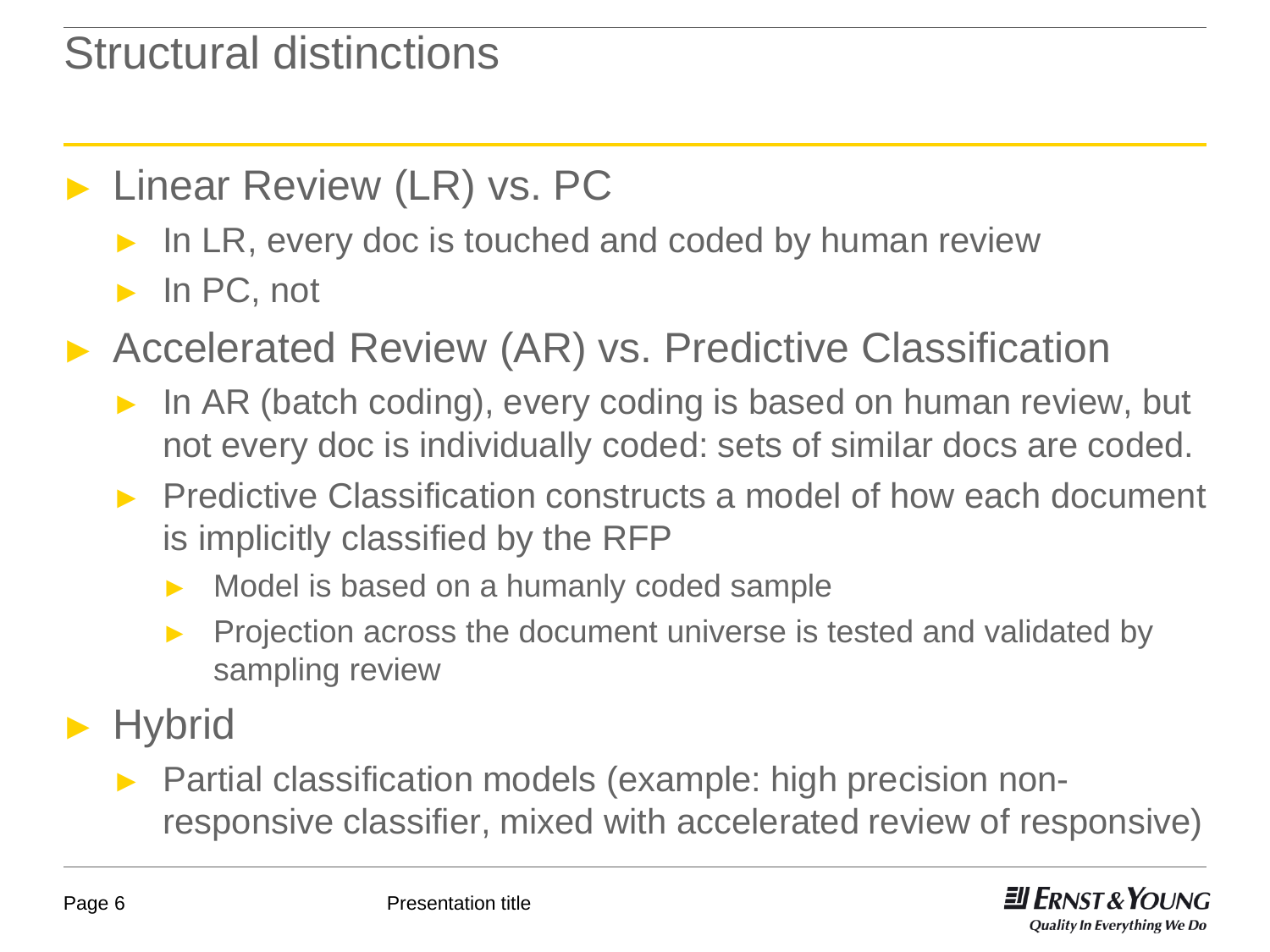### **Data structures, algorithms, process**

► Data structures: choices for modeling the document set

- ► document individuation, text, tokenization, indexing
- ► vector models of documents
- ► term-document matrix models (LSA)
- ► topic models (PLSA, LDA)
- ► Machine learning algorithms
	- ► document *features* (based on data structures)
	- ► relevance *labels* (based on modeling the RFP)
	- choices for projection algorithms: linear regression, logistic regression, support vector machines (SVM's), classification and regression trees (CART's), ...
- ► Sampling: different choices (random, stratified, biased, ...) for different situations (initial sample, iterative sampling, validation of mixed populations,...)